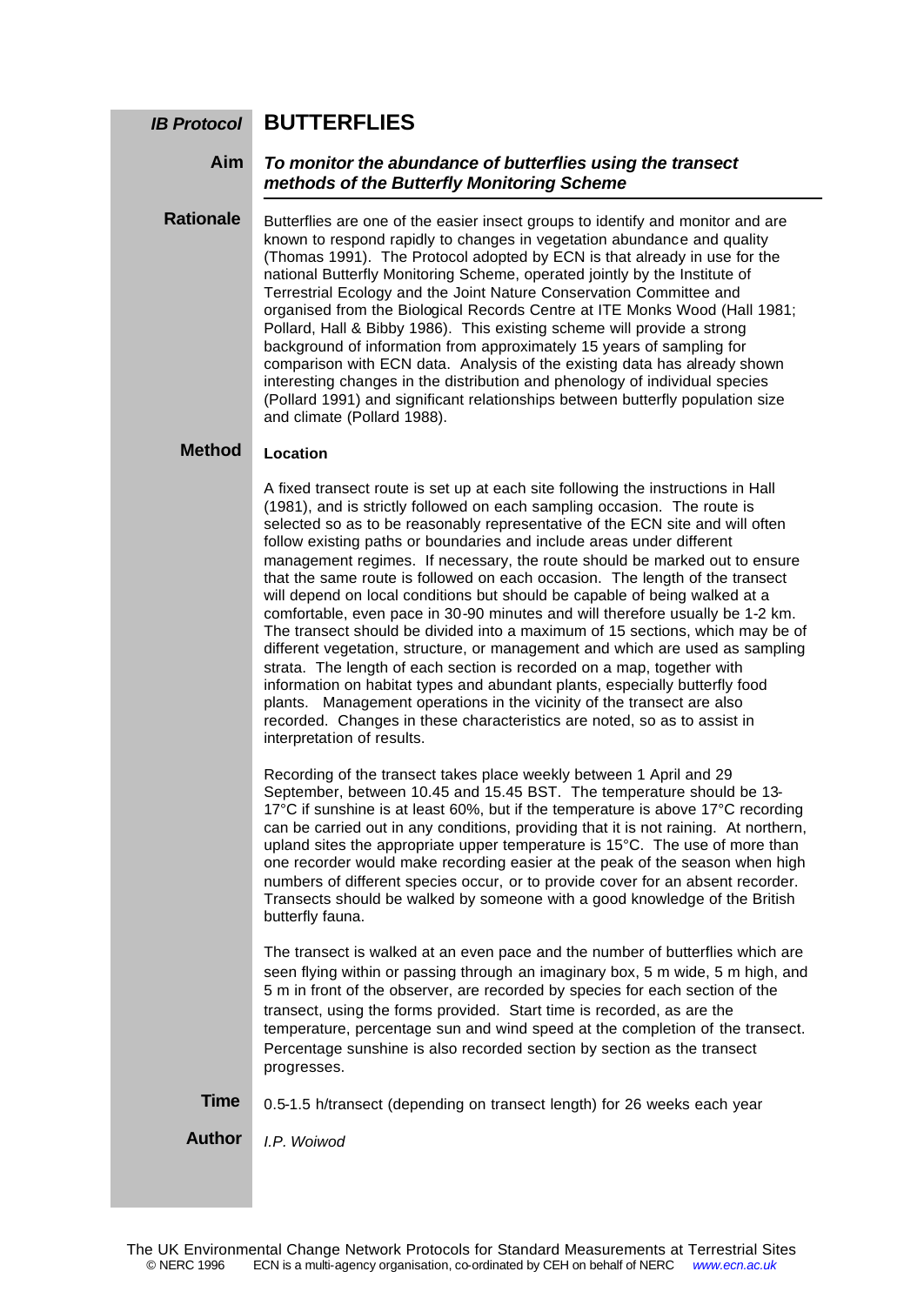**Hall, M.L. 1981**. *Butterfly Monitoring Scheme. Instructions for independent recorders.* Cambridge: Institute of Terrestrial Ecology. **References**

> **Pollard, E. 1988**. Temperature, rainfall and butterfly numbers. *Journal of Applied Ecology,* **25**, 819-828.

**Pollard, E.** 1991. Changes in the flight period of the hedge brown butterfly *Pyronia tithonus* during expansion of its range. *Journal of Animal Ecology,* **60**, 737-748.

**Pollard, E., Hall, M.L. & Bibby, T.J.** 1986. *Monitoring the abundance of butterflies.* Peterborough: Nature Conservancy Council.

**Thomas, J.A.** 1991. Rare species conservation: case studies of European butterflies. In:*The scientific management of temperate communities,* edited by I..F. Spellerberg, F.B. Goldsmith & M.G. Morris, 149-197. Oxford: Blackwell Scientific.

*IB Protocol*